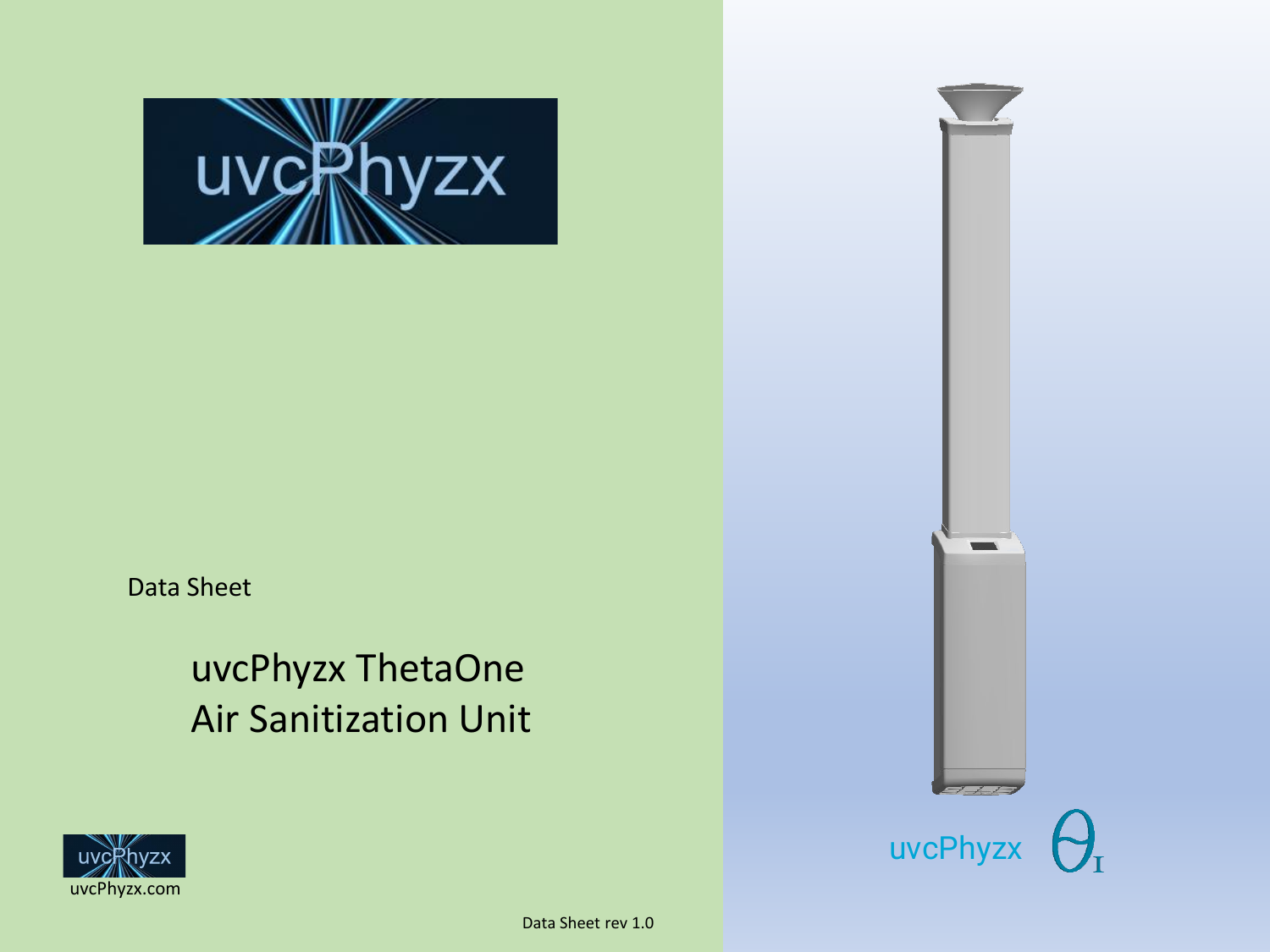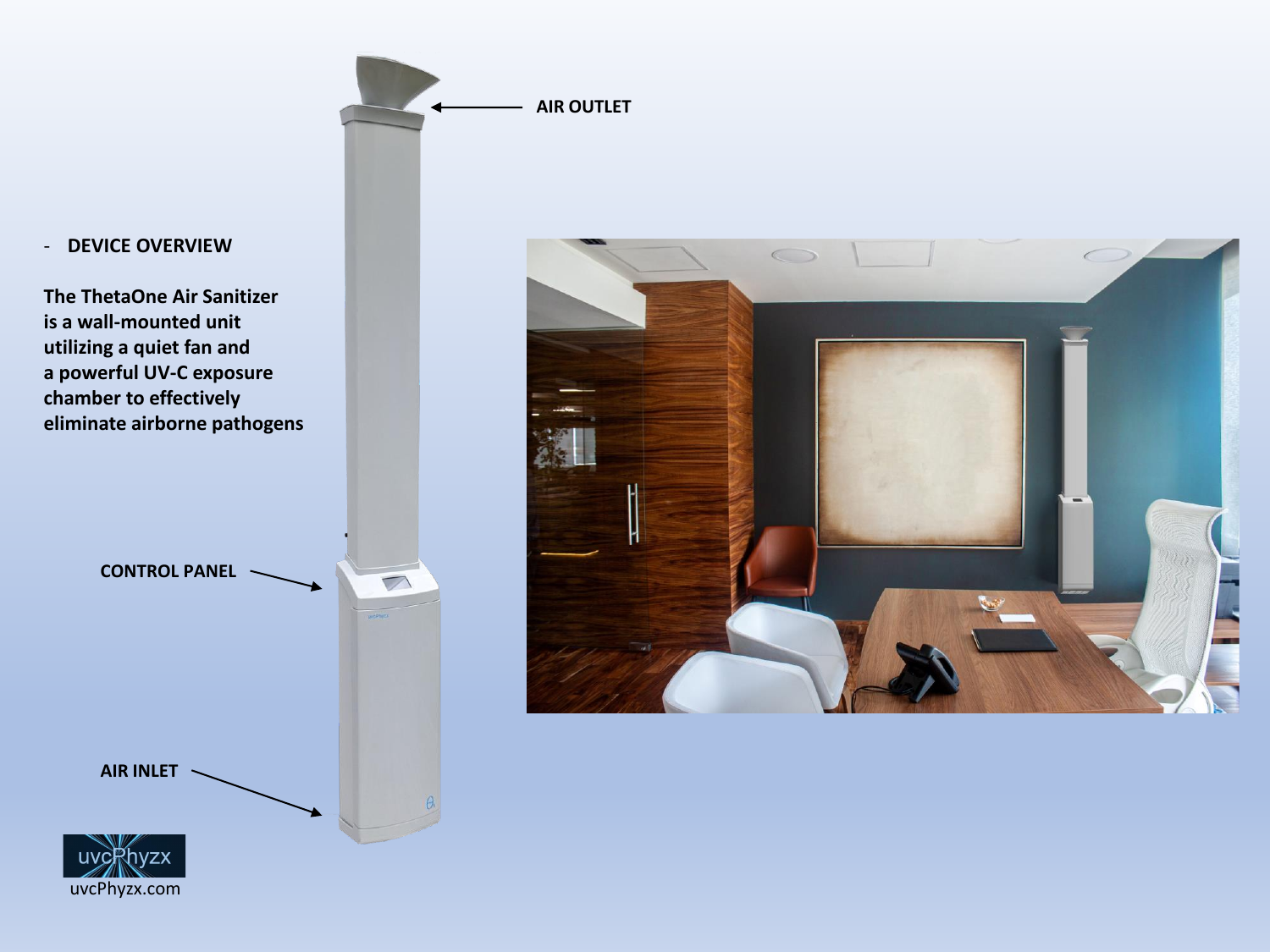

The uvcPhyzx ThetaOne Air Sanitizer draws air into the device from near the floor where pathogen concentration is highest. A flow rate of 125 cfm is generated by a fan in the lower body of the device.

**AIR OUTLET**

The airflow is pushed through a proprietary exposure chamber containing a 200W UV-C source in the upper body. The UV-C light breaks down the RNA structure of pathogens rendering them inactive. The UV light is completely contained within the unit for safe operation in any occupied space. The ThetaOne has been certified to deliver 156 cfm CARm (ASHRAE-approved test methodology and rating).

The airflow exits the unit at the top and induces a ceiling-to-floor flow pattern that delivers sanitized air to the breathing zone of occupants within the space.

The device is fully independent of HVAC systems and can run full-time even when other ventilation systems are not operating. The device can be easily integrated into Building Management Systems (BMS, BAS).

There is no HEPA filter to collect live pathogens; this drastically reduces required periodic maintenance and allows for a very quiet fan because less power is needed than devices pushing air through a dense filter media.

The device is wall-mounted to minimize physical space requirements within a room.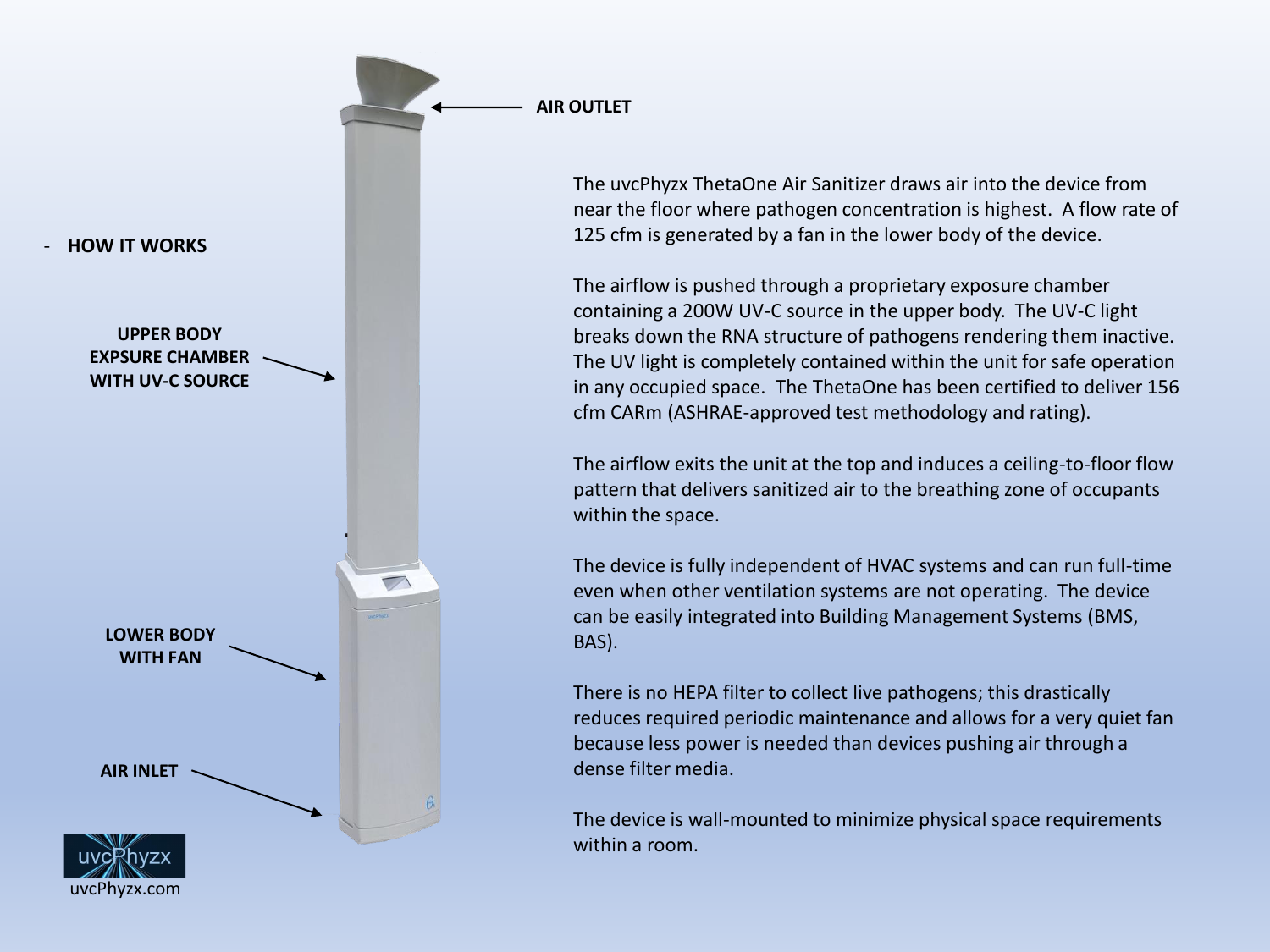| <b>SPECIFICATIONS</b>                       | <b>ELECTRICAL</b>                                              | <b>PERFORMANCE</b>                |
|---------------------------------------------|----------------------------------------------------------------|-----------------------------------|
| Dimensions: 85" H, 10" W, 8" D from<br>wall | 110-120 V ~60 Hz<br>220-240 V ~50 Hz*                          | Air flow rate: 125cfm             |
| Weight: 31 pounds                           | 260 W max                                                      | CARm rating: 156cfm <sup>**</sup> |
| Wall hung with supplied bracket             | US Type B plug* from bottom or<br>hardwire connection from top | Noise: tbd dBA                    |
|                                             | UV-C lamp: 254nm, 200W                                         |                                   |

#### User Interface and Communications

3.5" touch screen with Wi-Fi, LoRa, USB, Ethernet, and RS-485 ports

Maintenance Requirements

Pre-filter does not need changing but may need periodic cleaning (vacuum surface) depending on environment. UV-C lamp will need replacement every 9000 hours of operation (indicated on control panel).

\*International plug upon request

\*\*CARm certified by independent test at RTI International, Research Triangle, NC (October 2021) – request report from info@uvcphyzx.com